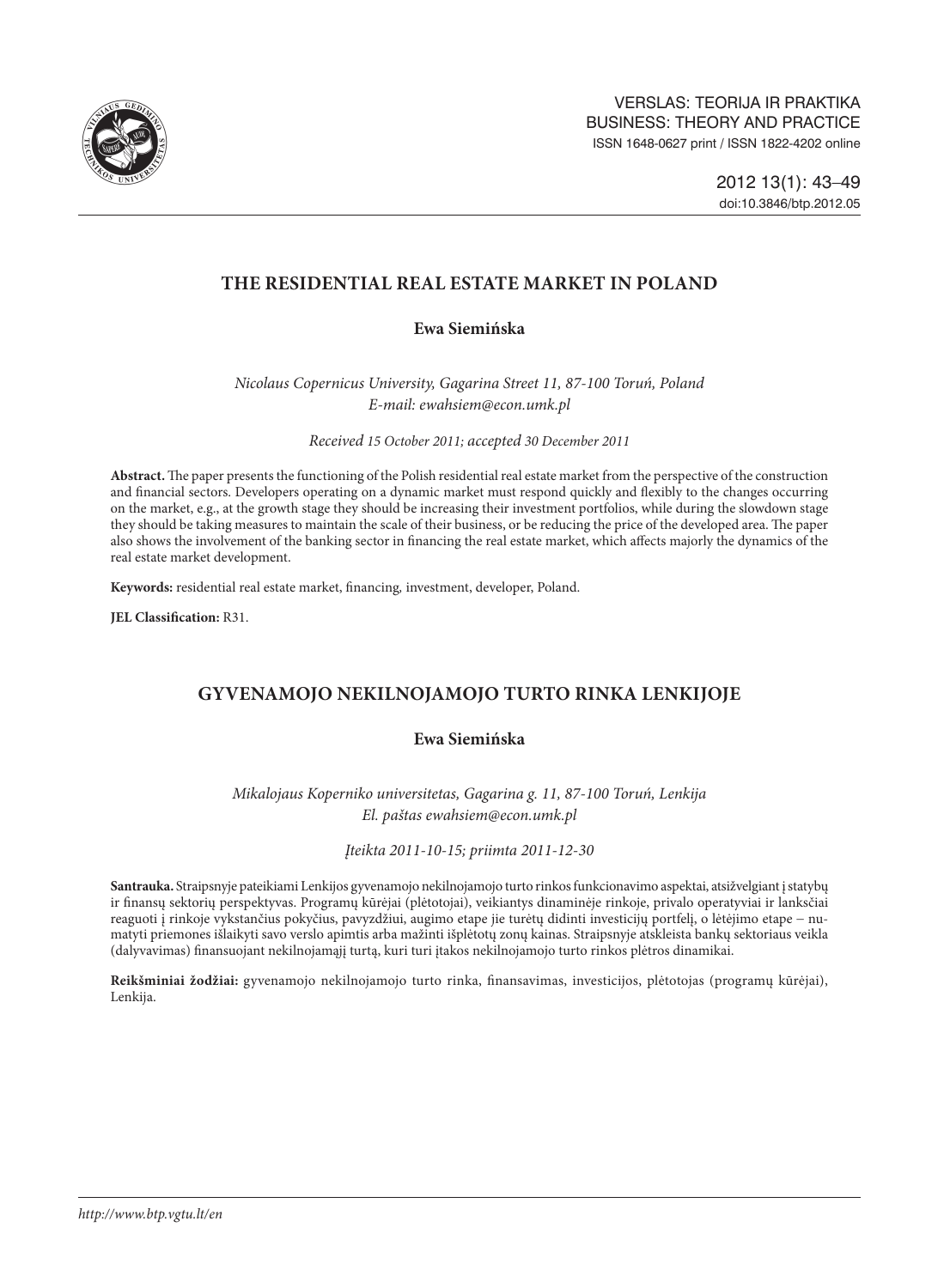#### **1. Introduction**

Similar to the international residential real estate market, the Polish real estate market is subject to cyclical changes, to changes initiated by domestic and global market conditions, and to behaviours of various market players, particularly on the demand side. Making investments on the residential real estate market is a venture that is burdened with abundant risk. These risks become even more powerful under extreme conditions and, therefore, market players need to adapt a very cautious approach while dealing with them. One of the underlying risk factors is a current macroeconomic situation of a country's major foreign business partners. Uncertainty, the risk potential related to the financial sector and the solvency of the EU zone member countries and the United States, and the economic slowdown in Asia result in the fear of the possibility of the occurrence of another turmoil on the financial markets and an increase in the aversion to taking risk and, consequently, of the outflow of capital to safer markets (Report NBP 2011).

The objectives of the paper are analysis and evaluation of the situation on the Polish residential real estate market after the world's financial turmoil initiated on the US mortgage market. Special attention was paid to the developers who had to face the economic turbulences at various stages of the preparation and implementation of their investment projects financed mostly with bank loans. Moreover, the situation of the banking sector involved in financing of the demand declared by individual customers as well as corporations was presented. Additionally, banks' lending policy was described in short.

The following research methods were applied in the paper: a critical analysis of the subject literature, a dynamic analysis of the statistical data concerning the present situation on the Polish real estate market and the banking sector, a logical comparative analysis, synthesis and inference.

The paper is based on the latest reports and analyses of the Polish residential real estate market and the situation in the banking sector in the first decade of the twenty-first century. On this basis a dynamic analysis of the phenomena under research was conducted.

## **2. Conditions for making investments on the Polish real estate market**

Since the financial crunch in the mid-2007 dynamic changes have taken place on the Polish market. After the major economic parameters, such as, for instance, Poland's GDP, the volume of investment outlays, or the scale of the foreign direct inflow had improved, the second half of 2008 saw a significant downturn in various sectors of the economy including the real estate market. The substantial slowdown in the investment realized by developers in 2009 and the cautious approach taken in investment decisions at the beginning of 2010 constituted the manifestation of investors' adaptation to a dynamically changing business environment and of the awareness of the risk faced. This awareness necessitated a modification of the already made decisions. A lot of individual and corporate investors, including developers, drastically reduced, shifted over time or resigned from the realization of the projects that had previously been incorporated into their investment strategies. Other market players were forced to resell, frequently at reduced prices, their projects being at various stages of advancement. Yet another group of investors were taken over together with their projects by entities of better financial standing (Palm 2011).

All investment decisions, including ones on allocating the investor's capital on the real estate market are immanently connected with risks (Knight 1921); however, it needs to be emphasized that risks do not concern only the investor(s) but also a large group of direct and indirect participants on this market (Lorenz *et al.* 2006). Moreover, these risks reveal themselves with doubled force under the conditions that are extreme, marginal, or require market participants to be exceptionally cautious. However, when indicating major sources of risk, the following ought to be distinguished:

- macroeconomic,
- mezzoeconomic sectoral,
- microeconomic generating the risk related to a specific property and all the stakeholders of the transaction.

The macroeconomic sources of risk occurring on the real estate market include, e.g., the demographic situation resulting from, among other things, migration phenomena, which directly affects the demand for real estate and enlivens the credits market (Pyhrr, Born 1994; Stiglitz 2010) as well as technological solutions available on the market that determine building materials used or architectural designs. Other conditions of risk-generating investment processes include legal, financial and fiscal regulations, which are important particularly for foreign investors whose investment activity must additionally comply with the provisions of international cooperation agreements, levels of capital availability and diversification that influence directly the demand on the market as well as the stability of the financial sector. The economic practice of numerous countries seems to prove that the intensity and scale of investments made on the real estate market may affect significantly the strengthening of the market trends throughout the whole economy. Moreover, the well-known tight relation between the banking sector and the real estate market necessitates leveraging capital-consuming investments which generates a specific risk level and profile. As proved by plentiful examples, that risk may threaten financial stability of borrowers and then, through various transmission channels, spread over the whole global economy. It is commonly thought that too excessive engagement of the banking sector in financing investment projects is a source of the crises in the whole financial sector. Also, important is the fact that the real estate market undergoes cyclical changes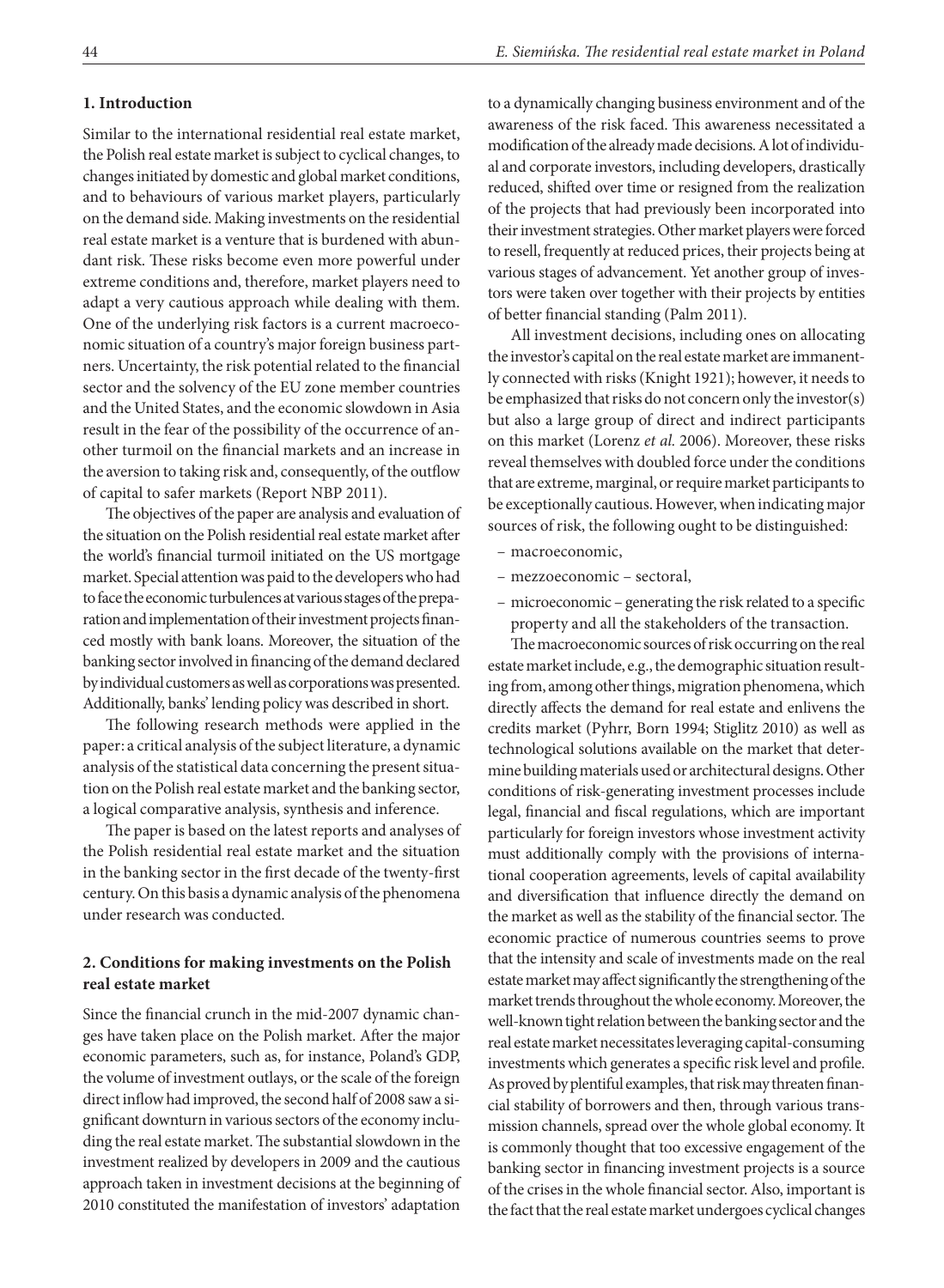and reacts strongly particularly during the stages of growth and recession and impacts significantly other sectors of the economy (Renaud 1995; Dehesh, Pugh 1996).

The sectoral (mezzoeconomic) sources of risks connected with investments on the real estate market are the risks which are specific to a given market segment on which the investment is being made, mainly in projects related to the exploitation of natural resources, the energy sector, road, rail or air transport, hydrological infrastructure, etc.

The group of risks connected with investments of a microeconomic character and made on the real estate market, as indicated earlier, refers to a specific investment project and the project's stakeholders. This group includes the risks that concern:

- the scale of the project,
- the financial liquidity which absolutely conditions the actual realization possibilities of the project,
- the concept of the project that is related to the strategy assumed for it to be realized at the use stage,
- the accepted technological solutions including the innovation level and, which is absolutely essential, safety assurance at the design, realization, and exploitation stages,
- the specific character of applied legal solutions, in particular in concluded agreements,
- the number and reliability of the stakeholders involved in the investment project and the timely realization of the project,
- the impact of the project on the environment, first of all, on the natural environment for which every investment at the stage of realization or during exploitation is, in fact, interference in the state hitherto of the environment with its specific environmental balance,
- the social climate that decides the level of social acceptance for a project or the lack of such acceptance which stems from, among other things, the quality and reliability of the image created for the project,
- the choice of location for a given investment undertaking - decisions made within this scope generate the so-called risk of planning conditions linked with insufficient knowledge on the planned purposes of the use of a specific plot of land or modifications in the local land development plan (Krajewska 2011).

The year 2010 in the Polish economy saw a return to the situation from before the economic slowdown of the period of 2008–2009. The change covered all the key spheres of activity including financing and investing on the real estate market. Similar trends could be noted in 2011 and that time period was characterised by a relatively stable and high level of mortgage loans granted to households. The forecast for 2012 predicts growth in the Polish GDP at the level of

3.5–4.5% which impacts positively the prediction concerning the intensity of investment including investment on the real estate market. Moreover, the opportunity to use abundant financial means coming from the European Union funds has triggered a significant increase in the investment activity of commercial and public investors. Also, the organization of the 2012 UEFA European Football Championship in Poland has initiated numerous investment projects, especially infrastructural ones, connected with constructing new roads and sports objects which are frequently financed by the European Union funds. It can be seen that Poland counts among the countries that make the best use of the European Union funds.

Poland's large attractiveness to foreign investors seems to be proved by the United Nations Conference on Trade and Development (UNCTAD), according to which Poland is ranked in the sixth position on the list of the countries that are the most attractive investment targets for the years 2011–2013. The UNCTAD report claims that Poland is preceded only by China, USA, India, Brazil and Russia. As was emphasized by experts, this good result achieved by Poland is owed to a relatively stable condition of the Polish economy during the global crisis when Poland managed to reach a positive GDP in the year 2009 as the only country in the European Union.

The latest report prepared by Ernst and Young (2011) also proves Poland's being attractive to foreign investors. The report qualifies Poland as an attractive European investment target. As follows from the report, Poland occupies the third position in Europe (after the United Kingdom and France) as regards the number of jobs created as a result of foreign direct investment (12.4 thousand). The majority of the investment concerned the commercial segment of the real estate market; in more detail, it concerned such industries as manufacture of radio and TV equipment, car manufacture, logistic centres and business services. As regards the source countries, most of the capital invested in Poland comes from businesses from the United States. As pointed out by experts in the above-mentioned report, Poland has been perceived as a leading investment target among the Central and Eastern European countries due to its big potential of the domestic market, stable and positive economic growth, and well-educated employees. The advantages listed are appreciated by foreign investors and they encourage them to locate various types of investment projects in Poland.

A mention should be made here that during the aforementioned economic slowdown, foreign investors were the first to withdraw their capital from Poland and searched for other investment targets, which always causes an increase in the risk of the loss of stability of the host country's economy. Such behaviours initiate further reactions among other market players who, while assessing the business risk, frequently make marginal evaluations depending on the current stage of the business cycle (Siemińska 2010):

– from underestimating risks, especially in the upper stage of the business cycle which is revealed in a large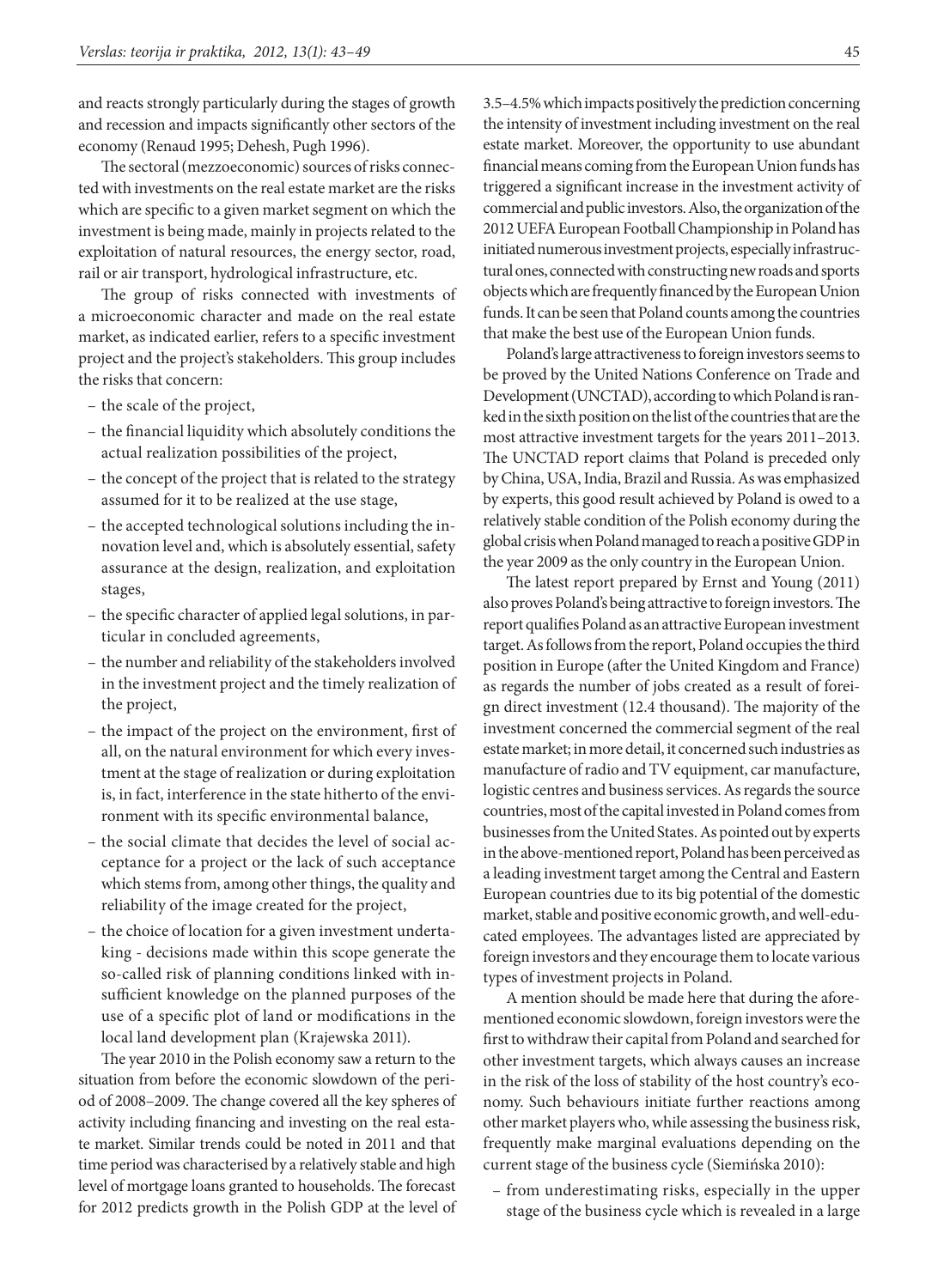availability of capital and an increase in the exposition of the bank's offer, growth in demand, low risk premiums, low changeability of prices, and in the growth of 'appetite' for taking risks,

- to overestimating risks at the stage of decrease in the business cycle,
- and underestimating risks in extreme situations.

## **3. The development of the residential real estate market**

The above-mentioned conditions that impact investors' behaviours based on the example of the residential real estate in Poland are illustrated with the data provided by the Main Statistical Office. The data represent the number of dwellings completed, or whose construction was begun, or for which the permit to build was issued in the time period of 1989 until the end of Q3 2011 (Fig. 1).

The largest number of dwellings whose construction was commenced can be seen in the following six agglomerations: Warsaw, Cracow, the Tricity metropolitan area (Gdańsk – Sopot – Gdynia), Łódź and Poznań which altogether represent 60% of the market and, if considered by value, the participation reaches 75% of the market. The analysis of the data concerning the years 2010 and 2011 shows a significant increase in the offer in the majority of Polish towns. The increase has been caused not only by the occurrence of new investments on the market but also by the restarting of the sale of numerous projects in which investment had been temporarily suspended due to the crisis. In the mid-2011 the number of dwellings on sale reached the level similar to that

from before the crisis and it outreached the results obtained in the first quarter of 2010 by 36%. It is estimated that in the mid-2011 over 46 thousand of completed dwellings were offered to customers. The big supply and a relative stabilization of the demand on the residential real estate market have led to an increase in competition on the market and to the dominance of dwellings with lower and medium standards whose total surface does not exceed 55 square meters. The dominance concerns both dwellings which are at the stage of realization and the interest shown in new dwellings.

Due to a relatively high saturation of the Polish market with the ready to sell residential real estate and to growing competition, some developers in order to strengthen their financial standing decided to lower prices of dwellings offered on the primary market. The downward trend in prices could be observed between 2008 and the beginning of 2011 and the decrease was 5–15% depending on the transaction (in some cases the decrease exceeded even 15%). Besides, a lot of developers with a view to encouraging customers to buy completed dwellings started to apply, apart from the aforementioned price reduction, various incentives and promotions such as, for example, a free parking lot, a free extra utility room, kitchens equipped with household appliances or travel coupons. However, such promotional activities were taken usually in the case of the sale of dwellings which had been built in the previous years and were still uninhabited.

The above-mentioned downward trend in prices on the residential real estate market changed slightly in the second quarter of 2011 due to, among other things, the introduction of new designs with the most demanded surface of a higher standard and located on more expensive but more attractive



**Fig. 1.** The number of dwellings completed, or whose construction was begun, or for which the permit to build was issued in the years 1989–2011 (*Source: The construction industry – performance results in 2011. GUS Warsaw 2011*)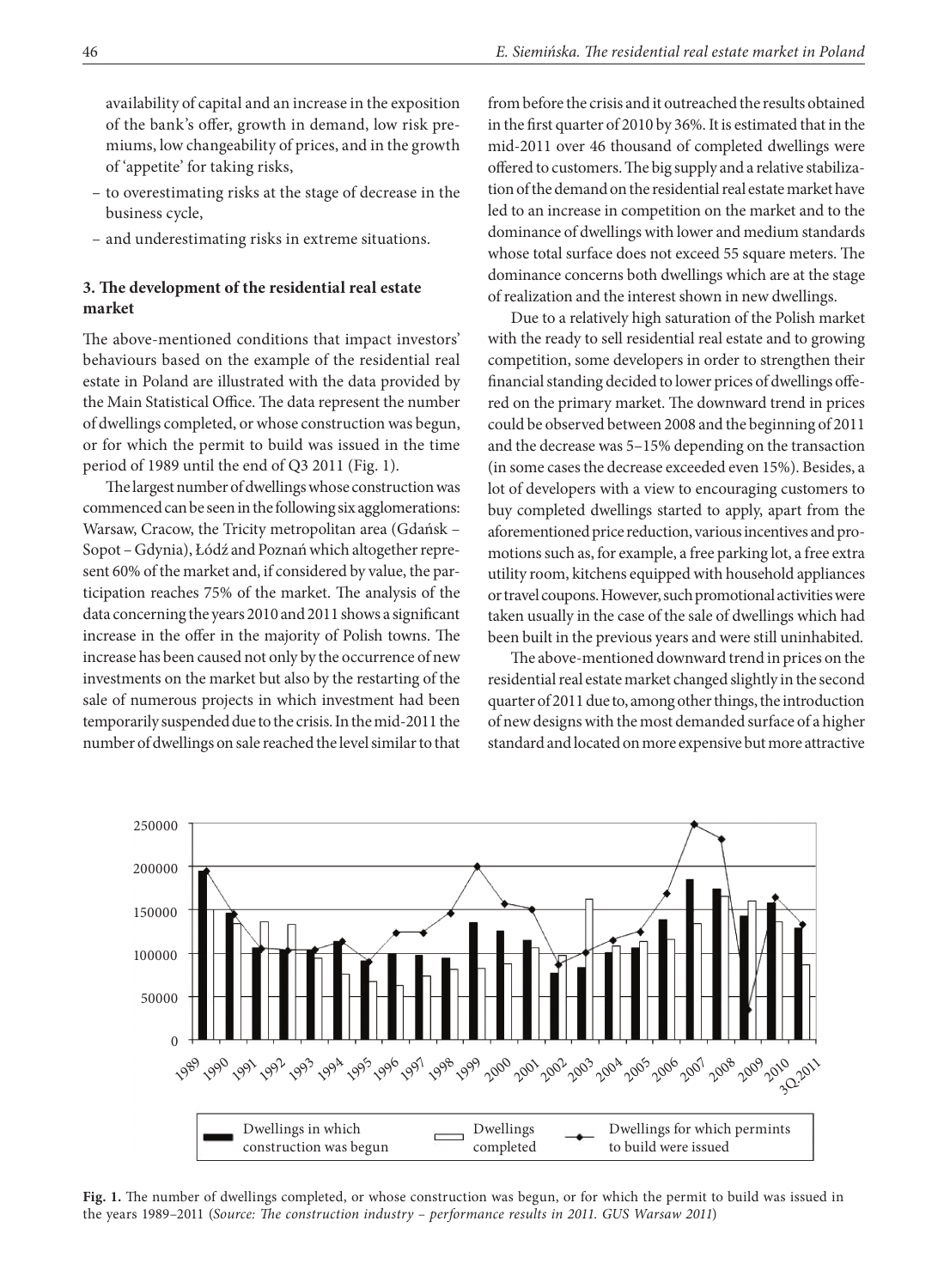building plots. As predicted by experts, this trend should maintain throughout the whole of the 2011 year. The levels of prices in major Polish cities in the time period 2008–2011 are shown in Figure 2 below.

The scale of the demand for residential real estate is the derivative of the availability of bank loans and the levels of interest charged on them. It was as early as in the fourth quarter of 2008, so during the already seen global crisis, when the drastic decrease in the banking action was revealed in relation to both individual and corporate clients. The decrease resulted from the fact that banks tightened the criteria applied for assessing clients' creditworthiness and for credit conditions because of the worsening of the financial situation in the banking sector. Generally, changes in banks' credit policies consisted in verifying information on clients and on the actual value of offered loan securities in a more rigorous manner. At the turn of 2008 and 2009 and throughout 2009 banks for the purposes of the quality and integrity of the verification of loan applications (apart form the aforementioned activities) started to use more restrictive criteria for assessing potential clients' creditworthiness. These are as follows:

1. Regarding retail clients:

- increasing the level of the income required,
- showing preference to clients with more regular income (that is why persons living alone or working abroad are given lower assessments by banks),
- carrying out more realistic assessments (increases) of the costs considered in the creditworthiness evaluation procedure such as monthly subsistence costs as per one family member and the maintenance costs of the real estate securing the bank loan,
- requiring from clients a certain financial contribution that conditions the consideration of the credit application,
- documenting integrally the level of the so-called 'disposable income' (Siemińska 2011).
- 2. Regarding corporate clients:
- market attractiveness of the credited project,
- the stage of advancement of the realised investment,
- the developer's own financial contribution,
- the amount of the realised surface presold,
- the credit history, etc.

Moreover, automatic systems of data processing used in loan granting procedures, such as, for example: scoring methods (Hutchison *et al.* 2007), the so-called 'loan calculators', or credit ratings, and the bankruptcy prediction models (Rugenytė *et al.* 2010) have been increasingly popular among banks. It must be emphasized that more and more bankers perceive the validity of the problem of a reliable property evaluation, and, therefore, more and more frequently they either (apart from the above-mentioned inspections) order evaluations professionally prepared by qualified real estate experts, or verify by themselves the correctness of assumptions and methods used in valuation surveys delivered by customers, or make on their own evaluations that are suited to the analyzed applications.

Also, due the improvement in the global economic situation in 2010, banks relaxed their credit policies applied to mortgage loans. At present, banks show less restrictive attitudes towards the assessment of potential customers' creditworthiness, and some banks have even stopped to require form clients the so-called 'own financial contribution' while purchasing residential real estate, or have prolonged the payment period which allows granting larger loans.

The overall debt resulting from housing loans granted in Poland in the years 2002–2011 is presented in Figure 3.

The second parameter that affects the demand for residential real estate, i.e., the size of the interest charged on mortgage loans, is dependent primarily on the macroeconomic situation and the level of interest determined in Poland by the Monetary Policy Council which, in the first half of 2011, raised the interest rate as many as four times. That usually leads to an increase in interest rates charged on loans offered in the domestic currency (in Polish zlotys)<sup>1</sup> and, consequently, to an increase in the value of loan instalments. The situation becomes even more complex if we consider foreign currency loans (particularly loans in Swiss francs) that were so popular in Poland until recently.

The substantial strengthening of that currency noted in the mid-2011 resulting from the present global market situation causes that the dynamics of the growth in credit instalments is especially painful for borrowers. Such a situation also affects some banks which taking into account the risk level have decided to withdraw from their offers loans in Swiss francs. The quickly growing interest rates in 2011 are partially compensated by low commissions and charges that constitute a fixed element of the loan interest rate. As pointed out by bankers, we should not expect any further reduction in fixed credit costs.

Shaping the demand on the residential real estate market is to a large degree dependent on the state's policy determining the financial support in the purchase of residential real estate. For many years Poland was offering various support programmes, however, at present the focus is on the so-called 'Rodzina na Swoim' (Family's Own Home) programme aimed at providing the state support in the payment of interest charged on housing loans. The programme has already covered a lot of families and it is estimated that every fourth mortgage loan is granted within the preferential 'Rodzina na Swoim' programme (Raport AMRON 2011). However, because of the present priorities set within the public finance policy a decision was made to cease that form of subsidizing housing loans by the end of 2012.

<sup>1</sup> The interest rose in the first half of 2011 by as much as 0.74% and reached the level of 4.7%. On 8–9 November 2011 the Monetary Policy Council decided to keep the NBP interest rates unchanged - reference rate at 4.50% on an annual basis.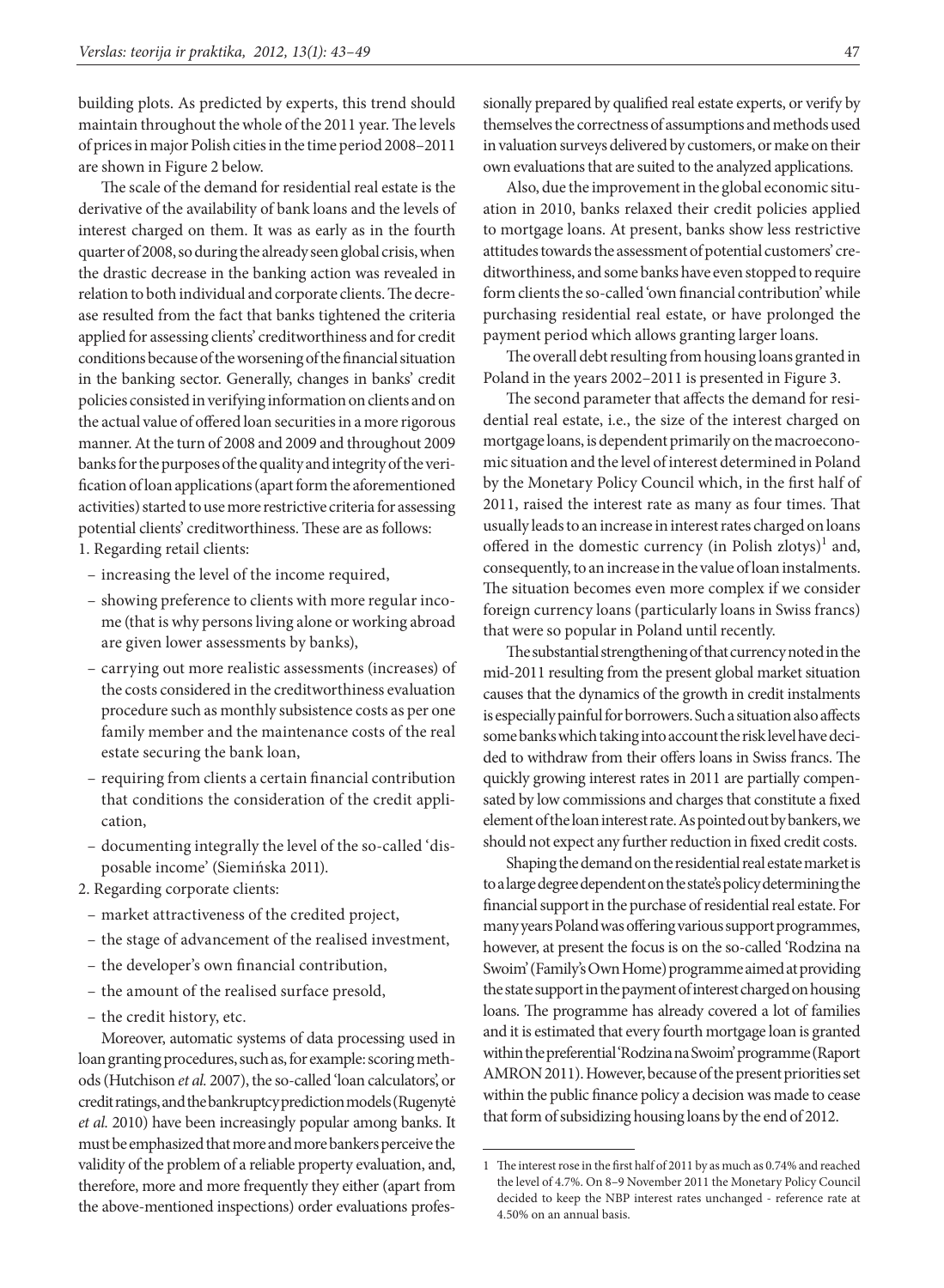

**Fig. 2.** Average prices on the property developers market in major Polish cities, in PLN/sq.m (*Source: Rynek mieszkaniowy w Polsce III Q 2011. Reas, Warsaw 2011*)



**Fig. 3.** The overall debt resulting from housing loans granted in the years 2002–2011 (in mln PLN)

*Source: Ogólnopolski raport o kredytach mieszkaniowych i cenach transakcyjnych nieruchomości, AMRON-SARFiN, Związek Banków Polskich, September 2011*

### **4. Conclusions**

To summarise, the improvement on the market in Poland noted in the years 2010 and 2011 discussed at the beginning of this paper concerns all the following key elements of the market:

- 1. increased availability to mortgage loans due to a significant relaxation of banks' credit policies,
- 2. increased interest (due to the already announced finishing of the programme) in the governmental financial support given within the *'Rodzina na swoim'* programme,
- 3. property developers' increased activity in undertaking new projects as well as in restarting the previously suspended investments,